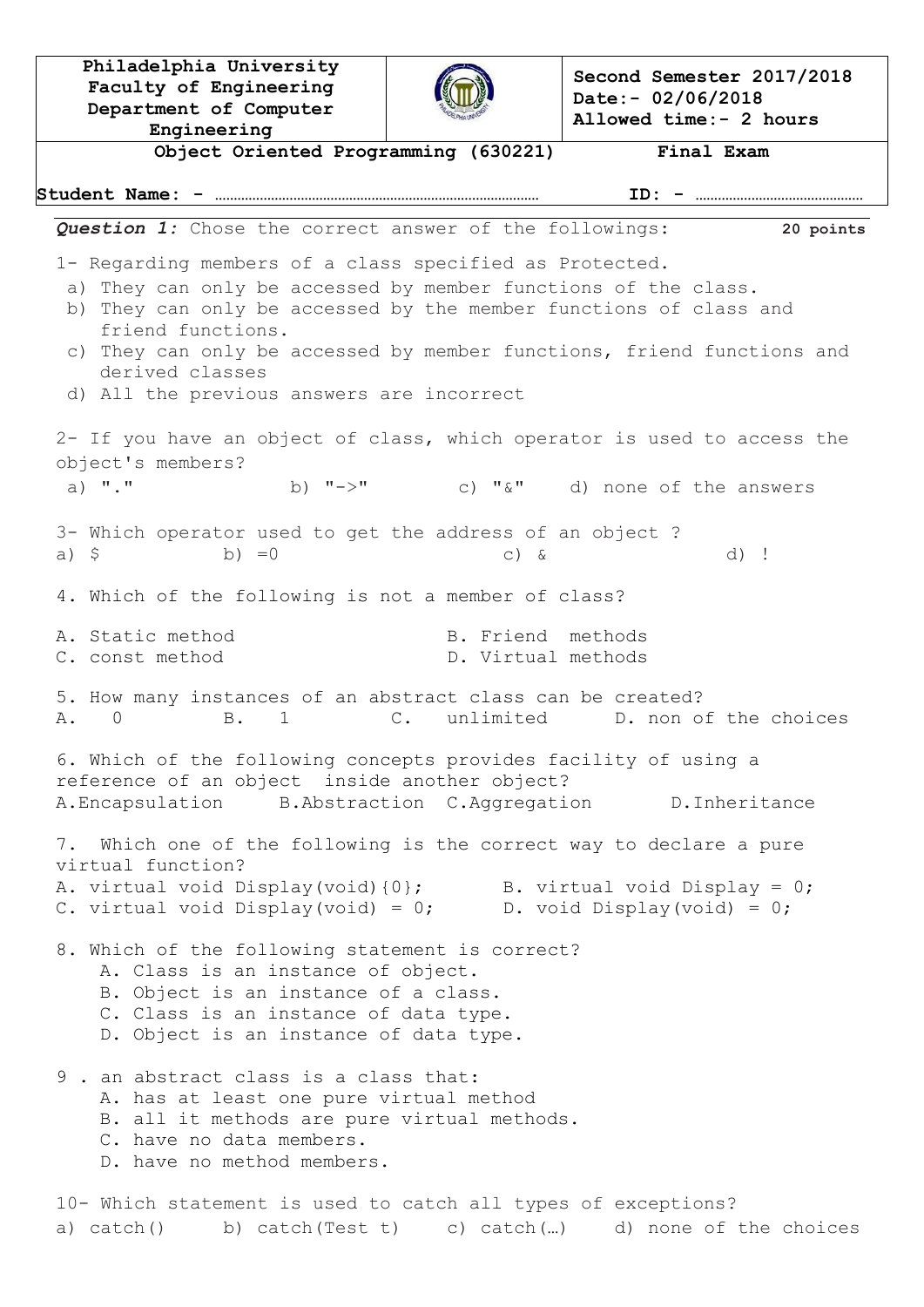*Question 2:* Given the following class that represent a vector in two diminssion space **16 points** class Vector { private: double X; double Y; public:  $Vector() {X=Y=0.0;}$ 

```
Vector(double a, double b) \{X=a; Y=b; \}
```

```
};
```
- 1. Define an << operator for output operation where the output should be in the form Xi+Yj
- 2. Define \* operatrion that represent dot product where the result is C=AB where Cx=Ax\*Bx and Cy=Ay\*By
- 3. Define ++ operator that increment X and Y by 1 unit (pre and post increment)
- 4. Define > operator where A>B if  $\sqrt{(Ax)^2 + (Ay)^2} > \sqrt{(Bx)^2 + (By)^2}$

*Question 3:* A students data are stored in a sequential access file where the first record represent the number of students. And the remaining recorec represent the information of students as the following FName LName GPA separated by white spaces as shown in the example bellow **16 points**

2

Number of records

1001 Ahmad Hani 90.5

1002 Sami Sameer 80.3

Record 2

Record 1

Write a C++ program that perform the followings:

1- define a structure to store one student information.

- 2- Open the file above and read the first record.
- 3- Create a dynamicly allocated array of student structue.
- 4- Read the data from the file to Array created in previous section.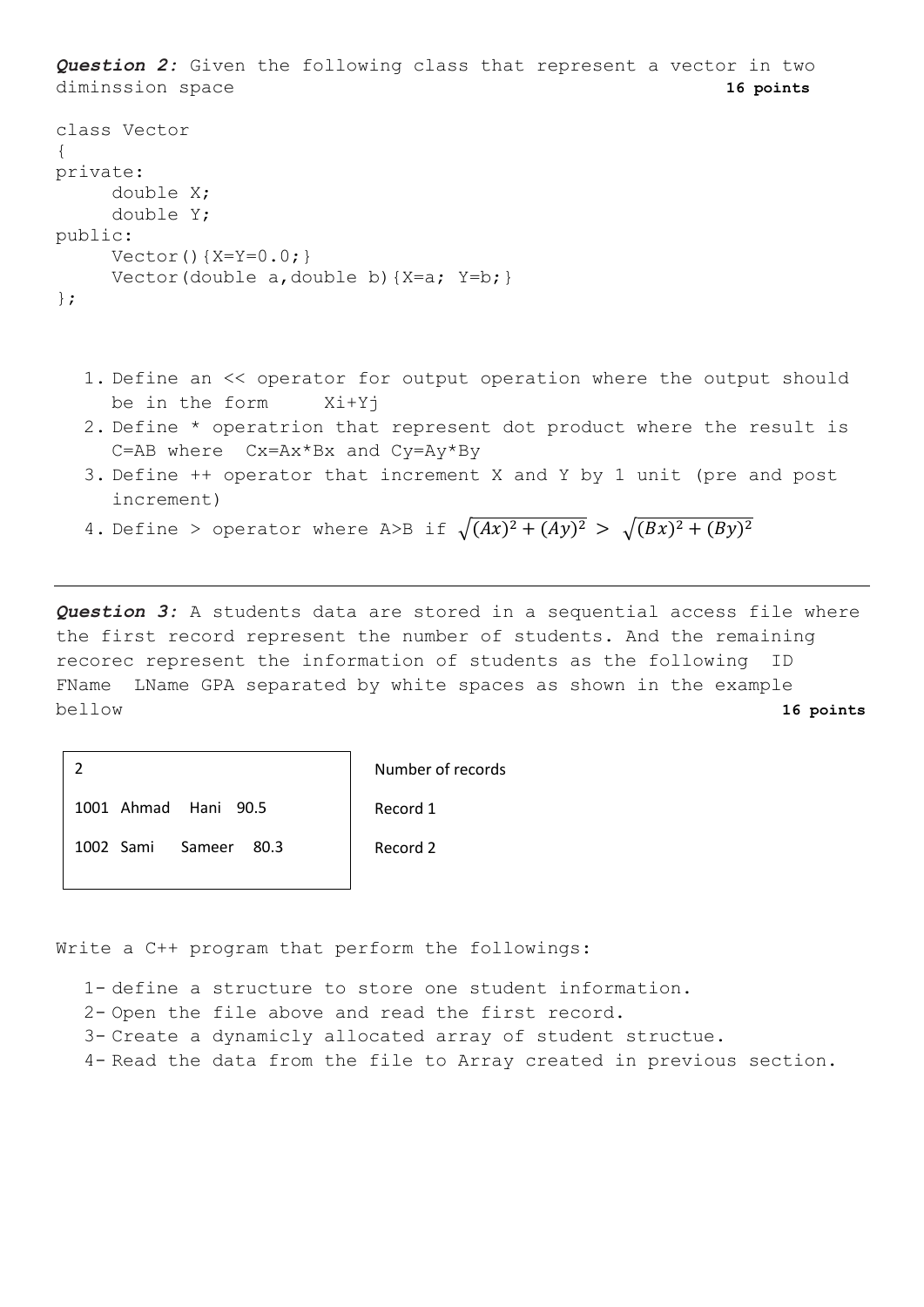```
Question 4: Given the following program: 16 points
```

```
struct Date
{
    int Day;
    int Month;
    int Year;
};
void Set Date(Date& Dt, int D, int M, int Y)
{
    Dt.Day=D;
    Dt.Month=M;
    Dt.Year=Y;
}
int main()
{
    Date Dt;
    int D,M,Y;
    cout<<"Day: "; cin>>D;
    cout<<"Month: "; cin>>M;
     cout<<"Year: "; cin>>Y;
    Set Date(Dt,D,M,Y);
    return 0;
}
The value of the year shoule not be negative.
```
The value of the month should be between 1 and 12.

The value of the Day should be greater than 0 and the upper bound depend on the mounth and year.

- 1- Define an exception handling class that is thrown in function Set Date with the appropriate messsage if one of the above condition is violated.
- 2- The function Set\_Date should rethrow the exception to caller function.
- 3- Define try catch block in main that catchs the exception if occur.